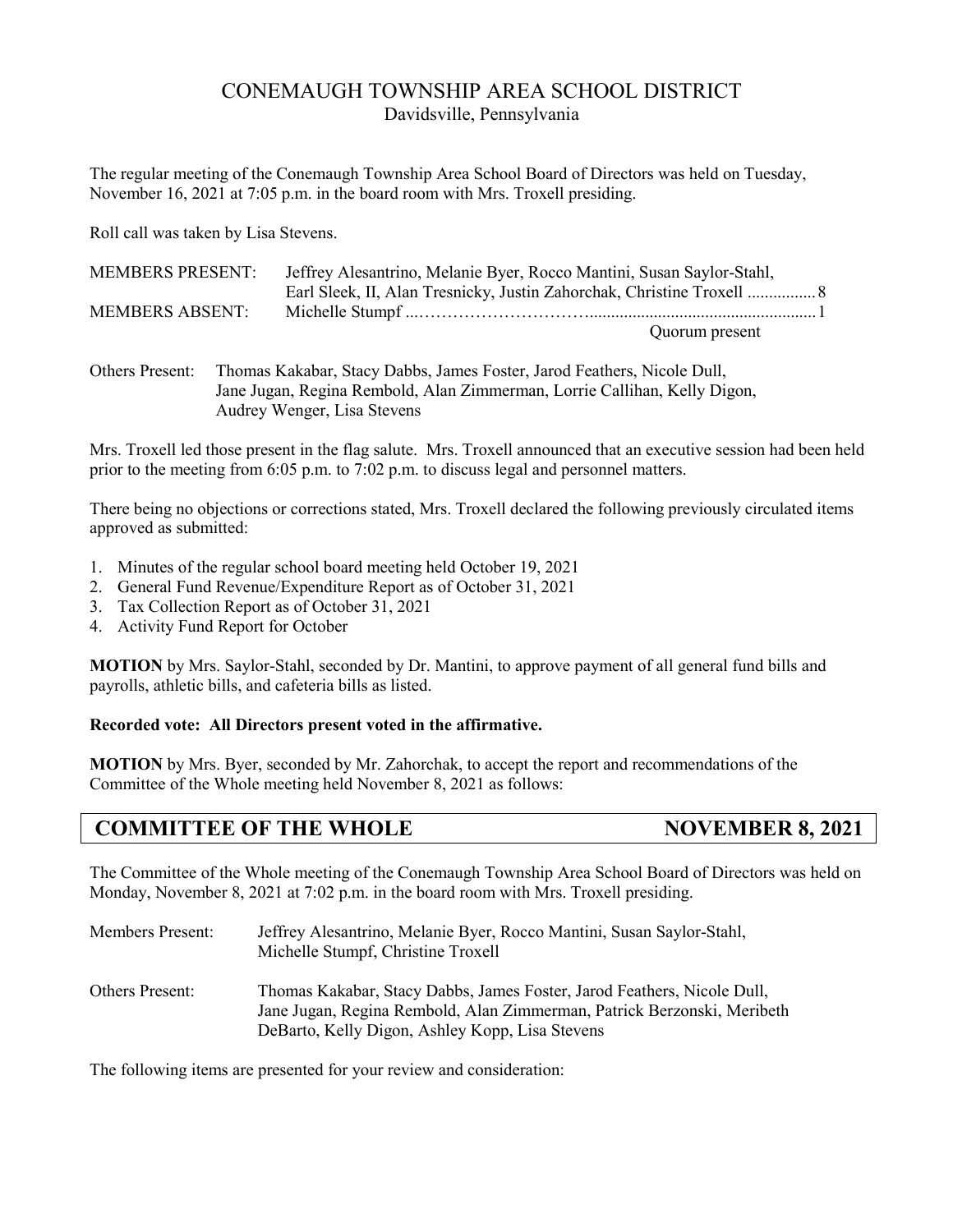Committee of the Whole continued—

- 1. Student Education
	- A. Informational Item Discipline Reports were included with the agenda.
- 2. School Activities
	- A. Recommend approval of the following Field Trip/Competition Requests:
		- 1. Permission for Amanda Evans/Teachers to accompany Grades K-1 students (139) to the High School Auditorium for concert practice on Wednesday, December 1, 2021 at a cost of \$235: \$107/travel; \$128/substitute (budgeted).
		- 2. Permission for Catherine Kasun to accompany junior high/senior high band members (27) to Somerset County Band at Rockwood High School on December 1-2, 2021 (Wednesday-Thursday) at a cost of \$1,146: \$540/registration; \$350/travel; \$256/substitutes (budgeted).
		- 3. Permission for Catherine Kasun/Mari Grace Lingenfelter to accompany the Girls' Vocal Ensemble, Brass Choir, and Jazz Band (30) to perform Christmas music at the following locations at no cost to the district:

| Johnstown City Hall Steps           | Friday, December 3, 2021     |
|-------------------------------------|------------------------------|
| First Presbyterian Church/Johnstown | Sunday, December 5, 2021     |
| Galleria Mall                       | Wednesday, December 15, 2021 |

- 4. Permission for Catherine Kasun/Mari Grace Lingenfelter to accompany the Jazz Band and Girls' Ensemble (60-70) to the Elementary School to perform holiday music on Thursday, December 23, 2021 at a cost of \$253: \$125/travel; \$128/substitute (budgeted).
- B. Recommend approval to enter into Agreements for Cooperative Sponsorship of a Sport with Shade-Central City School District for Junior High and Varsity Wrestling and with North Star School District for Varsity Track/Field commencing with the 2021-2022 school year.
- C. Informational items were as follows:
	- 1. The District will be participating in the "Caps for Cash Program" fundraiser sponsored by Mainline Pharmacy.
	- 2. The Elementary Newsletter was included with the agenda.
- 3. Human Development
	- A. Recommend approval of the following Conference Requests:
		- 1. Permission for Korinne May/Tammy Williams to attend Teacher Induction Training at various I. U. 8 locations and virtually throughout the 2021-2022 school year at a cost of \$1,564: \$300/registration; \$200/travel; \$40/meals; \$1,024/substitutes (budgeted).
		- 2. Permission for Korinne May to attend Non-violent Crisis Intervention at I. U. 8/Altoona on February 17-18, 2022 (Thursday-Friday) at a cost of \$435: \$40/registration; \$139/travel; \$256/substitutes (budgeted).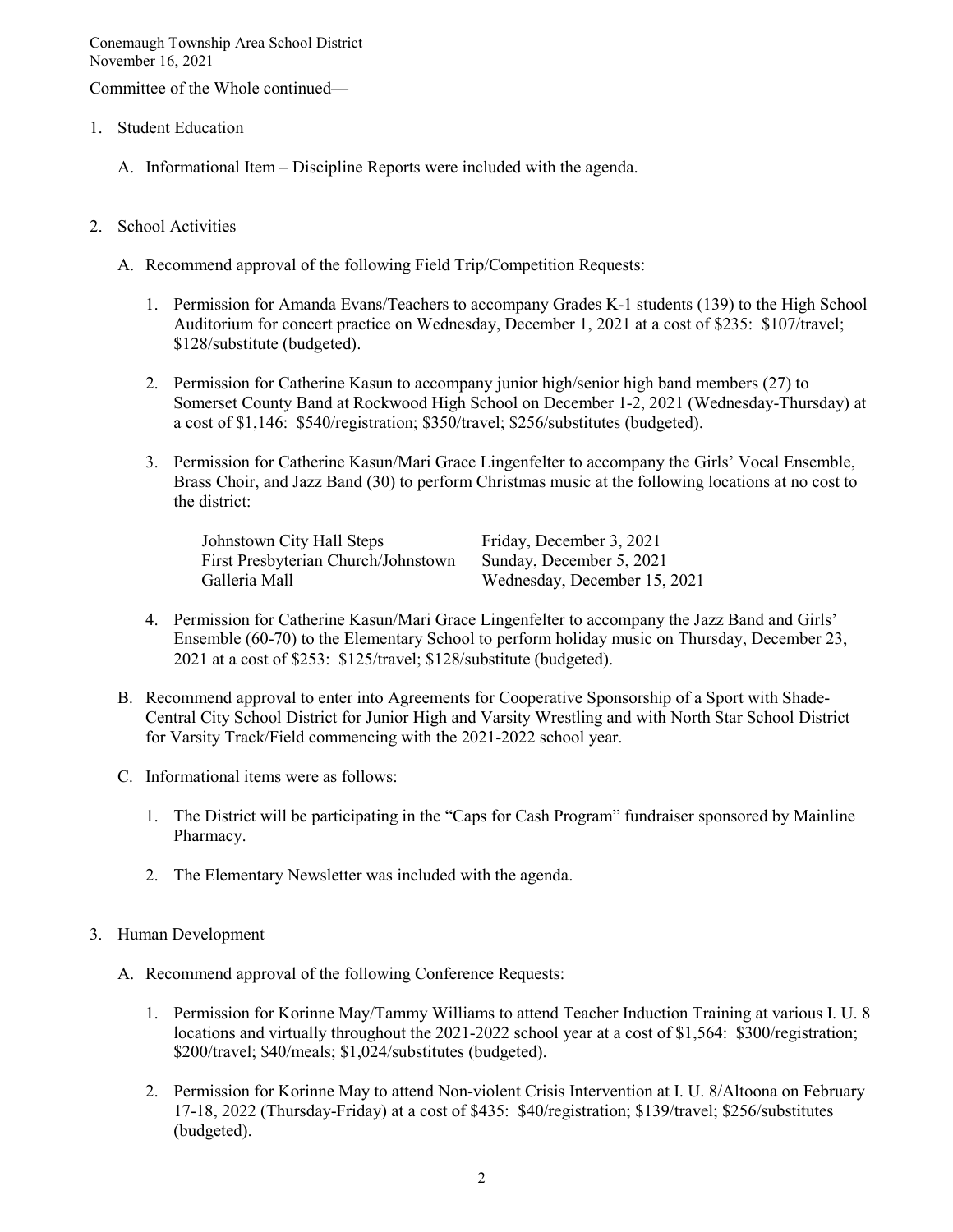Committee of the Whole continued—

- B. Recommend approval of additional Substitute Teachers submitted by The Learning Lamp/Ignite Education Solutions for the 2021-2022 school year: Lori Beck (Elementary/Reading Specialist); Christine Carter (Emergency Nurse); Kacey Klein (Emergency Nurse).
- C. Recommend approval of the request from Diane Feathers for a leave of absence beginning approximately January 28, 2022 and continuing through approximately March 31, 2022 in accordance with the terms of the Professional Agreement.
- D. Recommend approval of Becky Lough as a Before and After School Tutor at a rate of \$27 per hour for the 2021-2022 school year
- E. Recommend approval to transfer Logan Barr to the first shift Custodian/Groundskeeping/Maintenance position and increase his pay rate to \$12.50 per hour retroactive to October 25, 2021.
- F. Recommend approval to add Stephanie Boring to the Substitute Aide and Cafeteria lists (Elementary School only).
- G. Recommend approval of the following additional volunteers for the 2021-2022 school year:

| Scott Klingenberg   | Rifle Team                  |
|---------------------|-----------------------------|
| <b>Timothy Rosa</b> | <b>Elementary Wrestling</b> |
| <b>Brian Spory</b>  | Rifle Team                  |
| Colton Stahl        | Wrestling                   |
| James Szala         | Rifle Team                  |

#### 4. Support Services

- A. Recommend approval to enter into a contract with Ms. Elisabeth Baker to transport her child to school at the approved Internal Revenue Service reimbursement rate beginning November 8, 2021 and continuing for the remainder of the 2021-2022 school year.
- B. Discussion was held concerning representation on the Greater Johnstown CTC Joint Operating Committee due to the end of Mr. Tresnicky's term as a Board member. Mr. Alesantrino stated that he would serve in the position. Dr. Mantini (representative) and Mr. Sleek (alternate) will continue in their respective positions. These appointments will be acted upon during the reorganization meeting in December.
- 5. District or Business Planning
	- A. Mr. Kakabar stated that he would like the Board to consider purchasing a second van to alleviate the problems the District is experiencing with transportation for extracurricular/athletic activities.

### 6. Buildings & Grounds

- A. Recommend approval of the following Use of Facilities Requests:
	- 1. Conemaugh Township Youth Softball League/Practice High School Cafeteria Mid-November through Mid-March (times/dates coordinated with Jarod Feathers) Daniel Richardson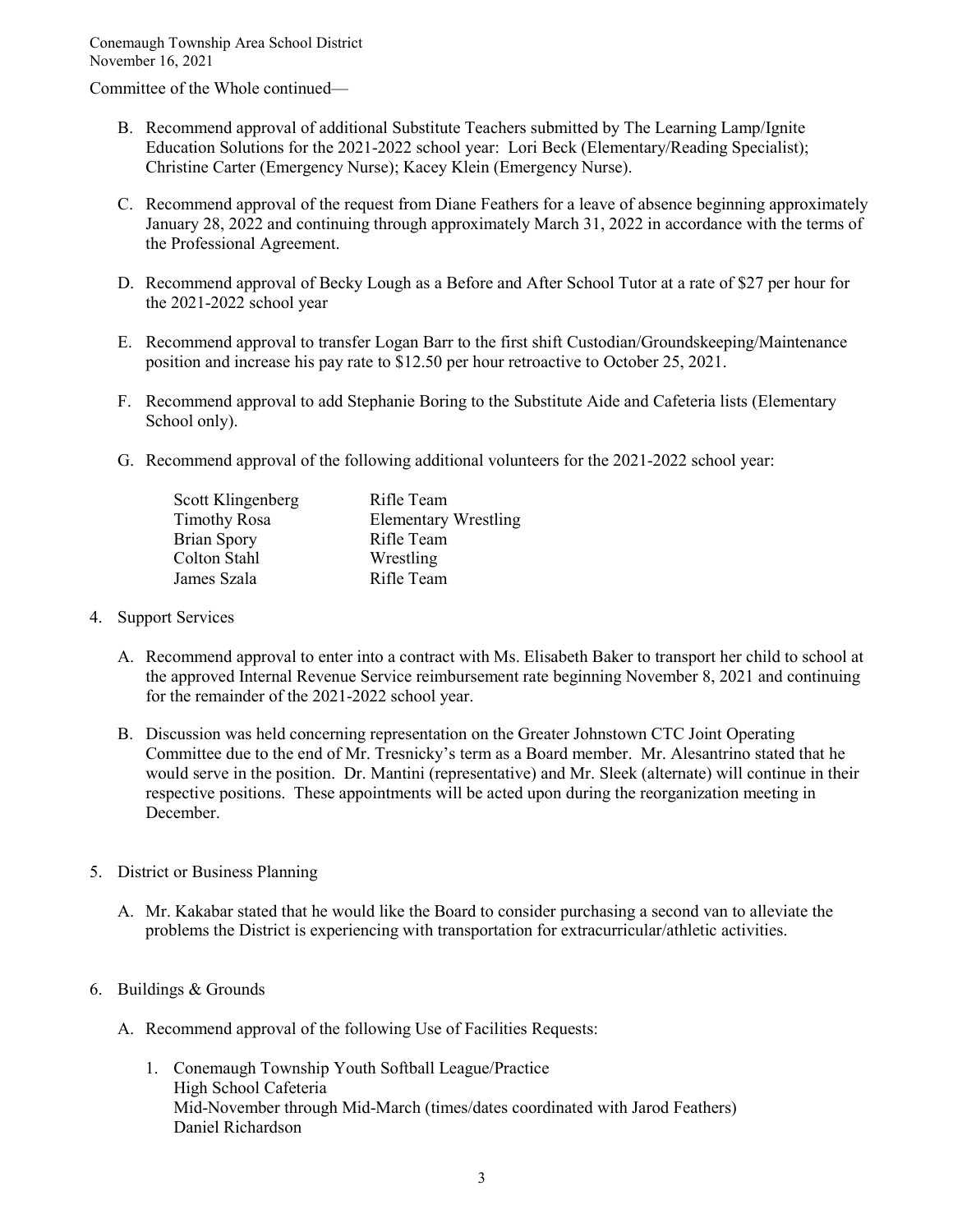Committee of the Whole continued—

- 2. Girls' Varsity Basketball Elementary School Gymnasium Selected Saturdays, December 4, 2021 through February 12, 2022 (10:30 a.m. to 11:30 a.m.) Lisa Byer
- 3. Elementary Basketball Elementary School Gym/High School Cafeteria Selected Dates, December 4, 2021 through January 25, 2022 (6:00 p.m. to 8:00 p.m.) Andy Byer
- 4. Prodigy Dance Company/Christmas Dance Recital High School Auditorium/Bathrooms/Rooms for changing Saturday, December 11, 2021 (2:00 p.m. to 8:00 p.m.) Auditorium Rental Fee: \$23.00 per hour Use of Facilities Fee: \$30.00 per hour Olivia Mayak
- 5. Speech Team/Competition High School Classrooms/Cafeteria Tentative Date—Friday, December 17, 2021 (3:00 p.m. to 9:00 p.m.) Jennifer Custer
- 6. UPJ Golf Team/Winter Training High School Golf Room 2-3 Days per Week, March 1 through April 13, 2022 (6:00 p.m. to 8:00 p.m.) Rental Fee: \$500 (Paid to Golf Fund at Community Foundation) Adam Thomas

### 7. Budget & Finance

- A. Recommend approval of a total transportation rate of \$476,138.16 for regular education and an average daily rate of \$1,173.30 for special education (22 buses and vans) for McIlwain School Bus Lines for the 2021-2022 school year. [Note: This amount may change during the year due to changes in bus route mileage or gasoline prices.]
- B. Recommend acknowledgment of receipt of the following change in Occupation Valuation Classification: Susan M. Allison – Retired.
- 8. Other Items
	- A. Mr. Kakabar noted that he, Mrs. Dull and Mrs. Dabbs would be seeking permission to attend the Blue Ribbon Award ceremony, which is scheduled for December 6, at the regular meeting. He also stated that Mr. Feathers had requested that the Board consider raising the rate paid to basketball officials by \$5. This item will be included on the regular meeting agenda for consideration.
	- B. Mrs. Troxell reported that the Band had placed eighth at the Atlantic Coast Championships and the Volleyball Team was the District 5 runner-up.

The meeting adjourned at 7:40 p.m.

### **Recorded vote: All Directors present voted in the affirmative.**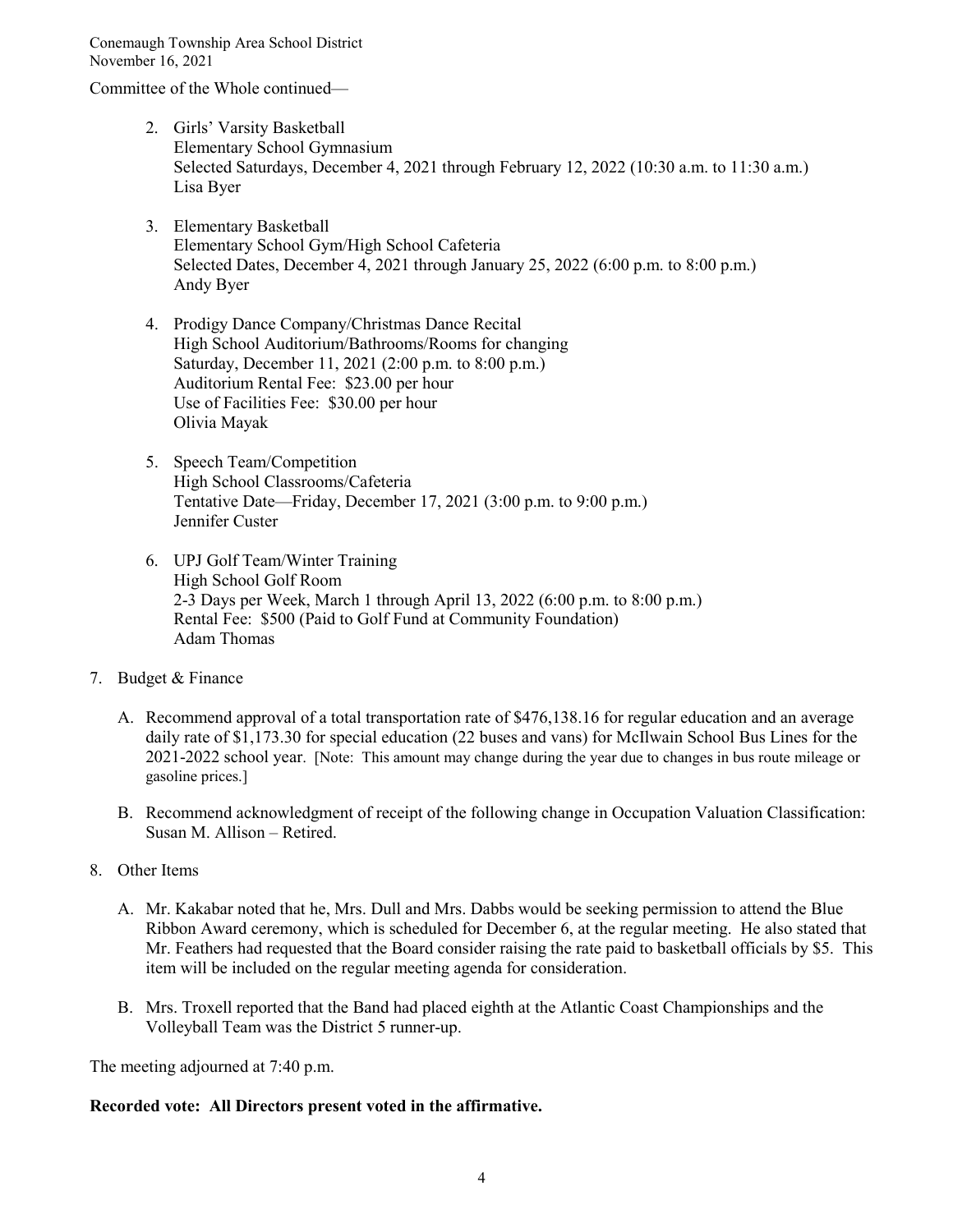**MOTION** by Mr. Tresnicky, seconded by Mrs. Saylor-Stahl, to approve the following requests:

- 1. Acceptance of the resignation by reason of retirement of Kristy Curry as an Elementary Teacher and Head Varsity Cheerleading Advisor effective June 2, 2022.
- 2. Acceptance of the resignation of Kathleen Diamond as a cafeteria employee effective November 18, 2021.
- 3. Permission for Stacy Dabbs/Nicole Dull/Thomas Kakabar to attend the Standards Alliance System Institute (Blue Ribbon Award) on December 5-6, 2021 (Sunday-Monday) at a cost of \$183/travel (budgeted).
- 4. Permission for the following individuals to serve as volunteers during the 2021-2022 school year:

| Marcy Corella         | Elementary                    |
|-----------------------|-------------------------------|
| Robert Goas, Jr.      | <b>Elementary Wrestling</b>   |
| <b>Courtney Hicks</b> | Elementary                    |
| Jodi Tresnicky        | Elementary/Indoor Track/Track |

- 5. Acknowledgement of receipt of the following changes in Occupation Valuation Classification: Alan L. Rummel – Retired; Flora J. Rummel – Retired.
- 6. C. T. Football Boosters/Junior High Pizza Party High School Auditorium/Cafeteria Tuesday, November 16, 2021 (4:30 p.m. to 7:30 p.m.) Wayne Adams

#### **Recorded vote: All Directors present voted in the affirmative.**

**MOTION** by Dr. Mantini, seconded by Mr. Alesantrino, to approve the transfer of \$500,000 from the General Fund to the Capital Projects Fund.

### **Recorded vote: All Directors present voted in the affirmative.**

**MOTION** by Mrs. Byer, seconded by Mr. Zahorchak, to increase the fees paid for basketball officials to \$60 for Varsity games, \$45 for Junior Varsity, and \$55 for Junior High for the 2021-2022 school year. (Note: increase of \$5 per game)

#### **Recorded vote: All Directors present voted in the affirmative.**

Financial Report – A Newsletter, Capital Reserve Account Report, Cash Balance/Investment Report, and Annual Financial Report Summary for 2020-2021 were included with the agenda. Mrs. Rembold stated that the \$500,000 transfer from the General Fund to the Capital Projects Fund was the approximate net change in the fund balance at the end of 2020-2021 according to the Annual Financial Report. She also noted that the current bus contract would expire on June 30, 2022.

Superintendent's Report – Mr. Kakabar reviewed his list of recent meetings/activities. He noted that the C. T.  $12<sup>th</sup>$ Man Committee had been formed and would be offering two \$500 scholarships through the Community Foundation this year. He also reported that the Governor announced the intention to lift the face covering mandate effective Monday, January 17, 2022, although a recent court case could result in the ban being lifted at an earlier date.

Greater Johnstown CTC Report – Mr. Tresnicky distributed the Highlights from the October 26, 2021 Joint Operating Committee meeting. Mrs. Saylor-Stahl thanked Mr. Tresnicky for doing a great job serving as the District's JOC representative.